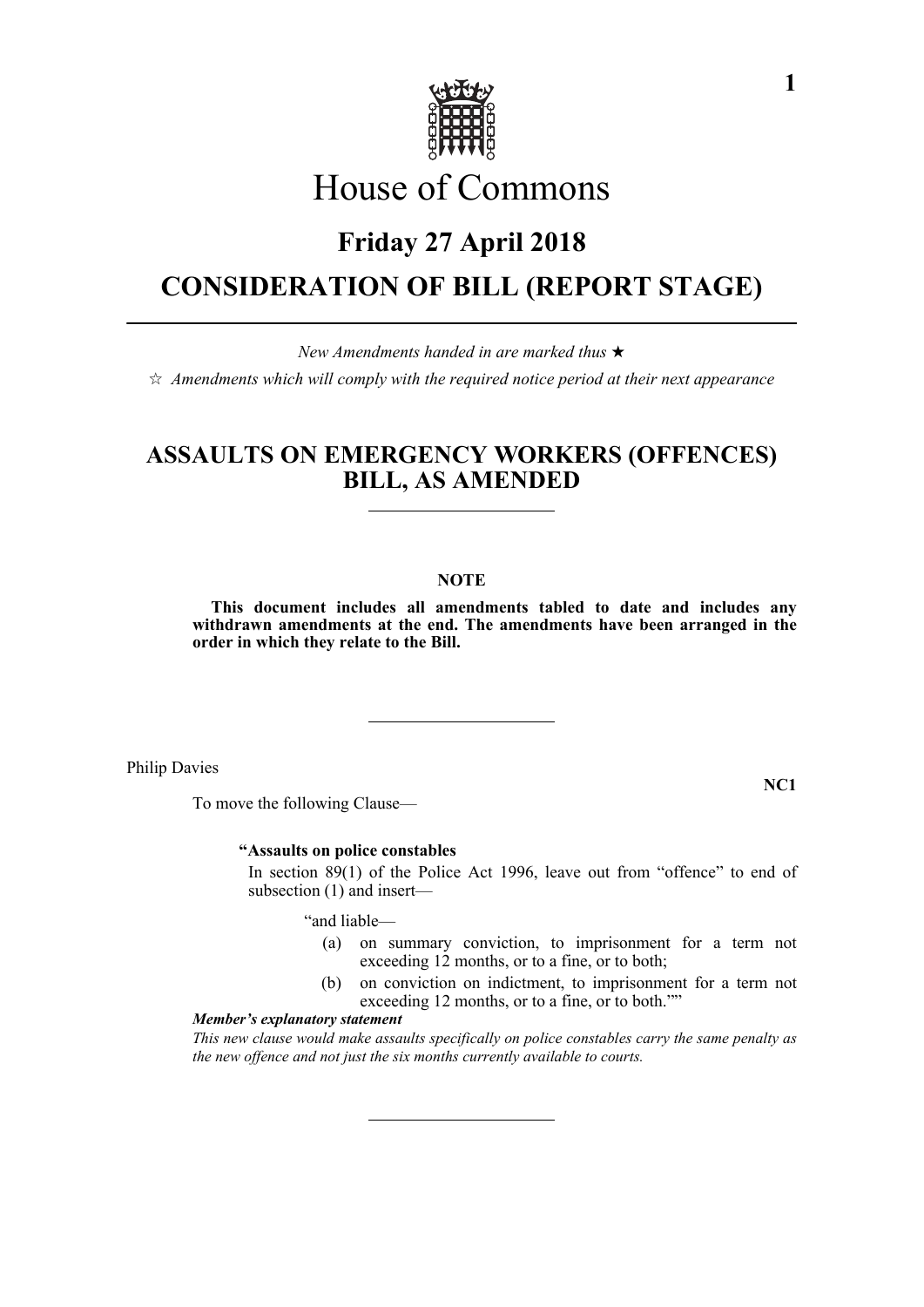Philip Davies

To move the following Clause—

**NC2**

#### **"Assaults on police constables (No. 2)**

In section 89(1) of the Police Act 1996, leave out from "offence" to end of subsection (1) and insert—

"and liable—

- (a) on summary conviction, to imprisonment for a term not exceeding 12 months, or to a fine, or to both;
- (b) on conviction on indictment, to imprisonment for a term not exceeding 24 months, or to a fine, or to both.""

#### *Member's explanatory statement*

*This new clause would make assaults specifically on police constables carry greater penalties than are currently available to match the new offence and also to ensure that Crown courts have greater powers of sentence for the offence than magistrates' courts.*

Philip Davies

To move the following Clause—

**NC3**

#### **"Review of impact of non-commencement of sections 154 and 282 of the Criminal Justice Act 2003**

 If sections 154 and 282 of the Criminal Justice Act 2003 have not come into force two years after this Act has come into force the Secretary of State for Justice must review the likely impact this non-commencement has had on the sentences given for offences affected by this Act and provide a statement to Parliament within six months of the end of the two-year period detailing that impact."

#### *Member's explanatory statement*

*This new clause would allow a review from the Secretary of State to enable insight into the impact on sentences for the offences covered by the Bill that are not able to exceed six months as a result of no changes being made to the sentencing powers of magistrates.*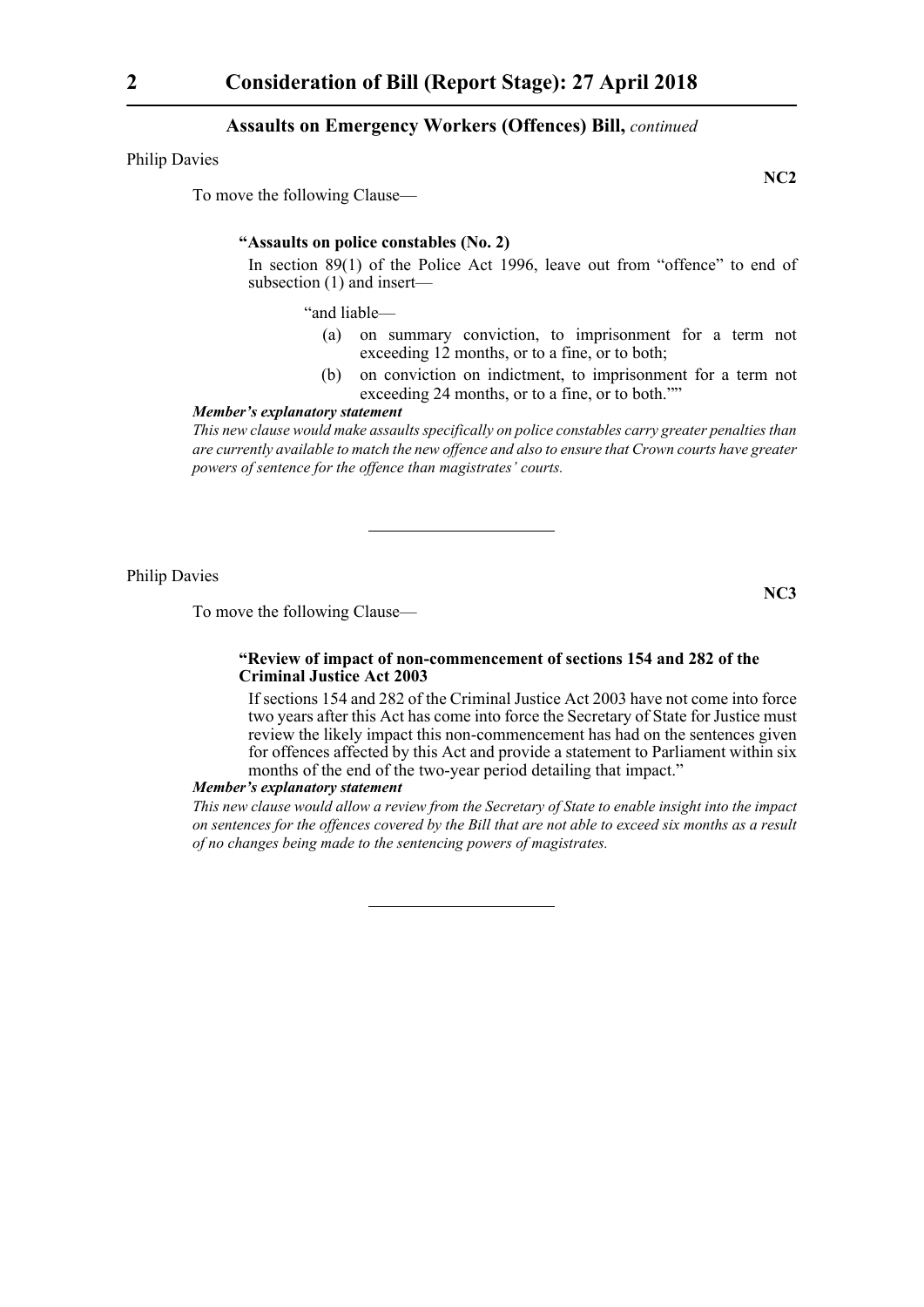Philip Davies

To move the following Clause—

#### **"Assaults in prison**

In section 243A of the Criminal Justice Act 2003, after subsection (2) insert—

"(2A) Subsection (2) does not apply if the prisoner has assaulted any person listed in Section 3 of the Assaults on Emergency Workers (Offences) Act 2018 during the course of their sentence.""

#### *Member's explanatory statement*

*This new clause would mean that a prisoner serving a sentence of less than 12 months who assaulted an emergency worker during that sentence would not be eligible for automatic release.*

Philip Davies

To move the following Clause—

#### **"Assaults in prison (No. 2)**

In section 244 of the Criminal Justice Act 2003, after subsection (1A) insert—

"(1B) Subsection (1) does not apply if the prisoner has assaulted any person listed in Section 3 of the Assaults on Emergency Workers (Offences) Act 2018 during the course of their sentence.""

*Member's explanatory statement* 

*This new clause would mean that a prisoner serving a fixed term sentence of more than 12 months who assaulted an emergency worker during that sentence would not be eligible for automatic release.*

Philip Davies

To move the following Clause—

#### **"Assaults in prison (No. 3)**

In section 246 of the Criminal Justice Act 2003, after subsection (4)(i) insert—

"(j) the prisoner has assaulted any person listed in Section 3 of the Assaults on Emergency Workers (Offences) Act 2018 during the course of their sentence.""

#### *Member's explanatory statement*

*This new clause would mean that a prisoner serving a fixed term sentence of more than 12 months who assaulted an emergency worker during that sentence would not be eligible for early release.*

**NC4**

**NC5**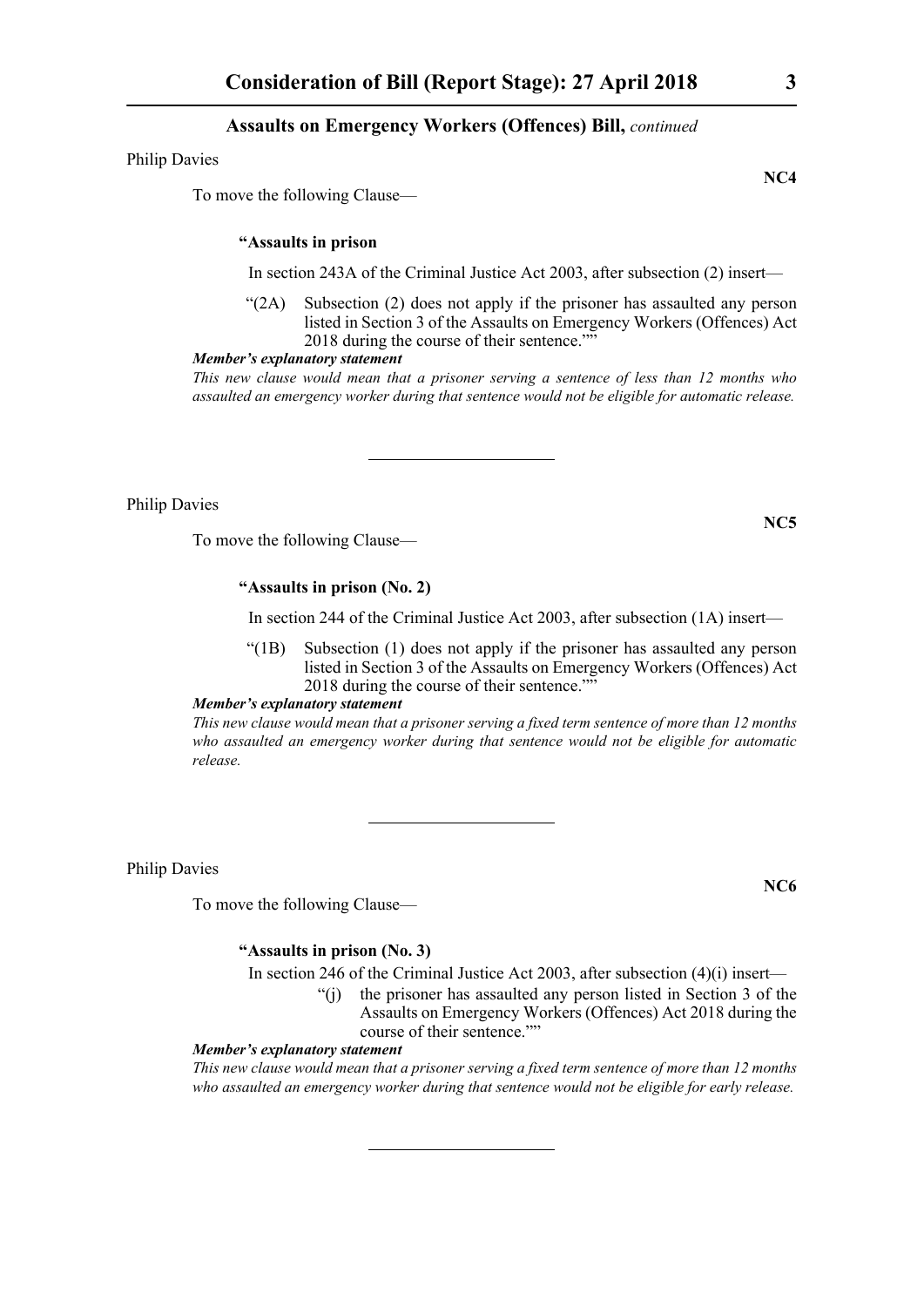Philip Davies

To move the following Clause—

#### **"Assaults in prison (No. 4)**

- (1) In section 246A of the Criminal Justice Act 2003, in subsection (2) after "unless" for "either or both" substitute "any".
- (2) In section 246A of the Criminal Justice Act 2003, after subsection (2)(b) insert—
	- "(c) the prisoner has assaulted any person listed in section 3 of the Assaults on Emergency Workers (Offences) Act 2018 during the course of their sentence.""

#### *Member's explanatory statement*

*This new clause would mean that a prisoner serving an extended sentence under sections 226A and 226B of the Criminal Justice Act 2003 who assaulted an emergency worker during that sentence would not be eligible for automatic release after the requisite period.*

Philip Davies

To move the following Clause—

#### **"Assaults in prison (No. 5)**

In section 247 of the Criminal Justice Act 2003, after subsection (2) insert—

"(3) Subsection (2) does not apply if the prisoner has assaulted any person listed in section 3 of the Assaults on Emergency Workers (Offences) Act 2018 during the course of their sentence.""

#### *Member's explanatory statement*

*This new clause would mean that a prisoner serving an extended sentence under sections 227 and 228 of the Criminal Justice Act 2003 who assaulted an emergency worker during that sentence would not be eligible for automatic release after the requisite period.*

Philip Davies

To move the following Clause—

**"Assaults in prison (No. 6)**

In section 243A of the Criminal Justice Act 2003, after subsection (2) insert—

 $\mathcal{L}(2A)$  Subsection (2) does not apply if the prisoner has assaulted any person listed in section 3(d), (e) or (f) of the Assaults on Emergency Workers (Offences) Act 2018 during the course of their sentence.""

#### *Member's explanatory statement*

*This new clause would mean that a prisoner serving a sentence of less than 12 months who*

**NC8**

**NC9**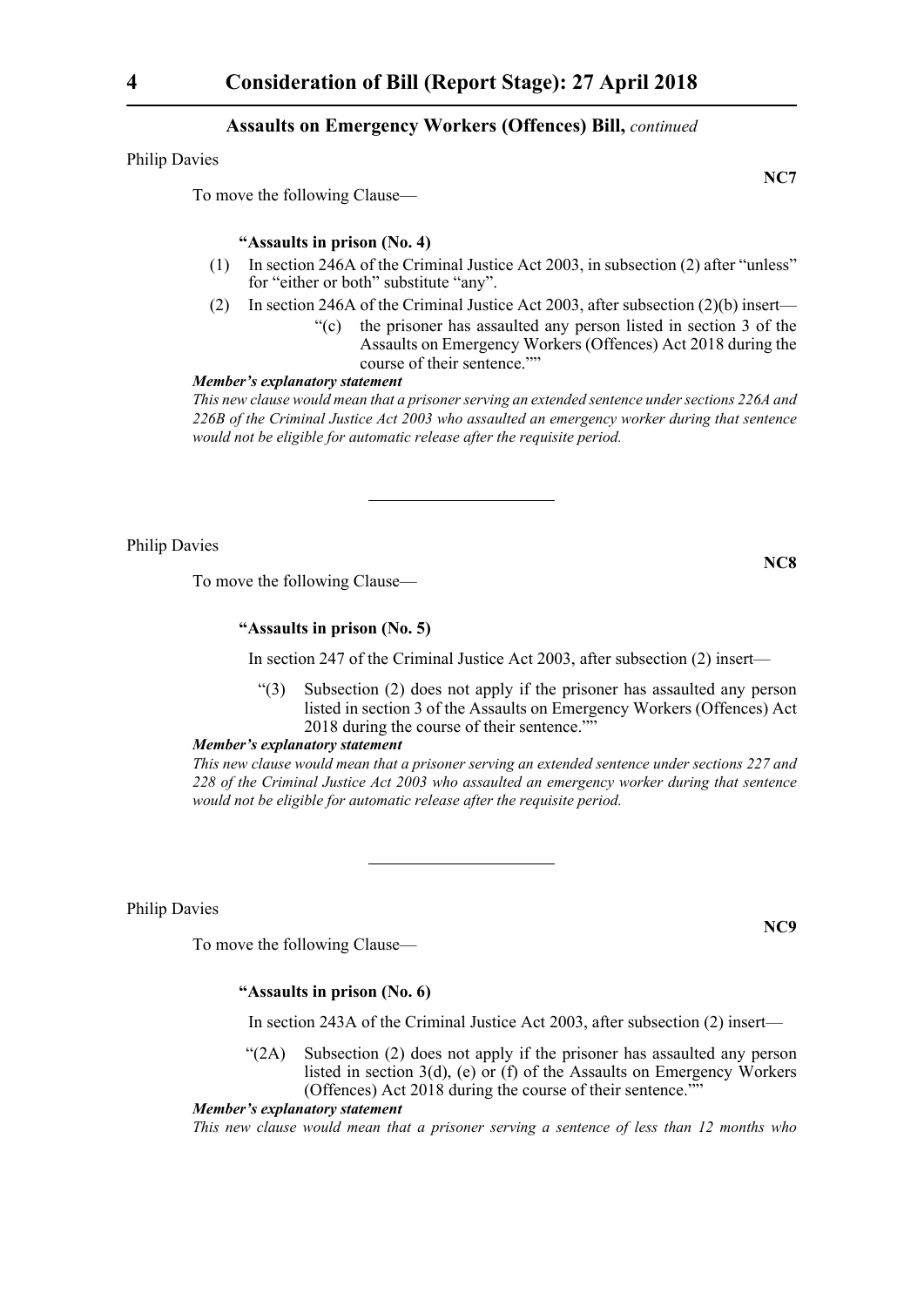*assaulted a prison officer or anyone carrying out the same functions as a prison officer or a prison custody officer during that sentence would not be eligible for automatic release.*

Philip Davies

To move the following Clause—

#### **"Assaults in prison (No. 7)**

In section 244 of the Criminal Justice Act 2003, after subsection (1A) insert—

"(1B) Subsection (1) does not apply if the prisoner has assaulted any person listed in section 3(d), (e) or (f) of the Assaults on Emergency Workers (Offences) Act 2018 during the course of their sentence.""

*Member's explanatory statement* 

*This new clause would mean that a prisoner serving a fixed term sentence of more than 12 months who assaulted a prison officer or anyone carrying out the same functions as a prison officer or a prison custody officer during that sentence would not be eligible for automatic release.*

Philip Davies

To move the following Clause—

#### **"Assaults in prison (No. 8)**

In section 246 of the Criminal Justice Act 2003, after subsection (4)(i) insert—

- "(i) the prisoner has assaulted any person listed in section  $3(d)$ , (e) or (f) of the Assaults on Emergency Workers (Offences) Act 2018
	- during the course of their sentence.""

#### *Member's explanatory statement*

*This new clause would mean that a prisoner serving a fixed term sentence of more than 12 months who assaulted a prison officer or anyone carrying out the same functions as a prison officer or a prison custody officer during that sentence would not be eligible for early release.*

Philip Davies

To move the following Clause—

#### **"Assaults in prison (No. 9)**

(1) In section 246A of the Criminal Justice Act 2003, in subsection (2) after "unless" for "either or both" substitute "any".

**NC11**

**NC12**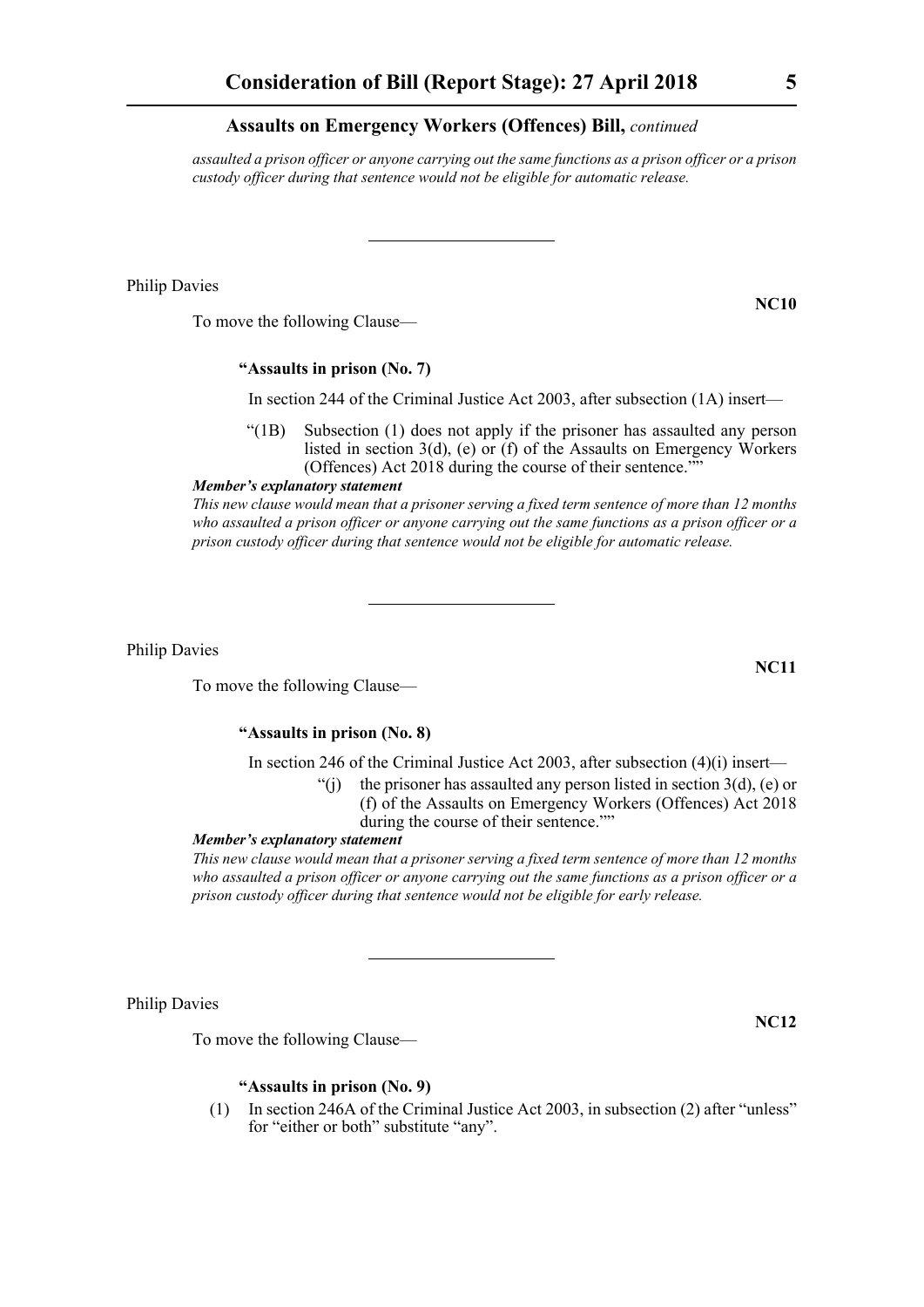- (2) In section 246A of the Criminal Justice Act 2003, after subsection (2)(b) insert—
	- "(c) the prisoner has assaulted any person listed in section  $3(d)$ , (e) or (f) of the Assaults on Emergency Workers (Offences) Act 2018 during the course of their sentence.""

#### *Member's explanatory statement*

*These new clause would mean that a prisoner serving an extended sentence under sections 226A and 226B of the Criminal Justice Act 2003 who assaulted a prison officer or anyone carrying out the same functions as a prison officer or a prison custody officer during that sentence would not be eligible for automatic release after the requisite period.*

Philip Davies

To move the following Clause—

## **NC13**

#### **"Assaults in prison (No. 10)**

In section 247 of the Criminal Justice Act 2003, after subsection (2) insert—

"(3) Subsection (2) does not apply if the prisoner has assaulted any person listed in section 3(d), (e) or (f) of the Assaults on Emergency Workers (Offences) Act 2018 during the course of their sentence.""

#### *Member's explanatory statement*

*This new clause would mean that a prisoner serving an extended sentence under sections 227 and 228 of the Criminal Justice Act 2003 who assaulted a prison officer or anyone carrying out the same functions as a prison officer or a prison custody officer during that sentence would not be eligible for automatic release after the requisite period.*

Philip Davies

To move the following Clause—

**NC14**

#### **"Assaults in prison (No. 11)**

In section 243A of the Criminal Justice Act 2003, after subsection (2) insert—

 $\mathcal{L}(2A)$  Subsection (2) does not apply if the prisoner has assaulted a prison officer during the course of their sentence.""

#### *Member's explanatory statement*

*This new clause would mean that a prisoner serving a sentence of less than 12 months who assaulted a prison officer during that sentence would not be eligible for automatic release.*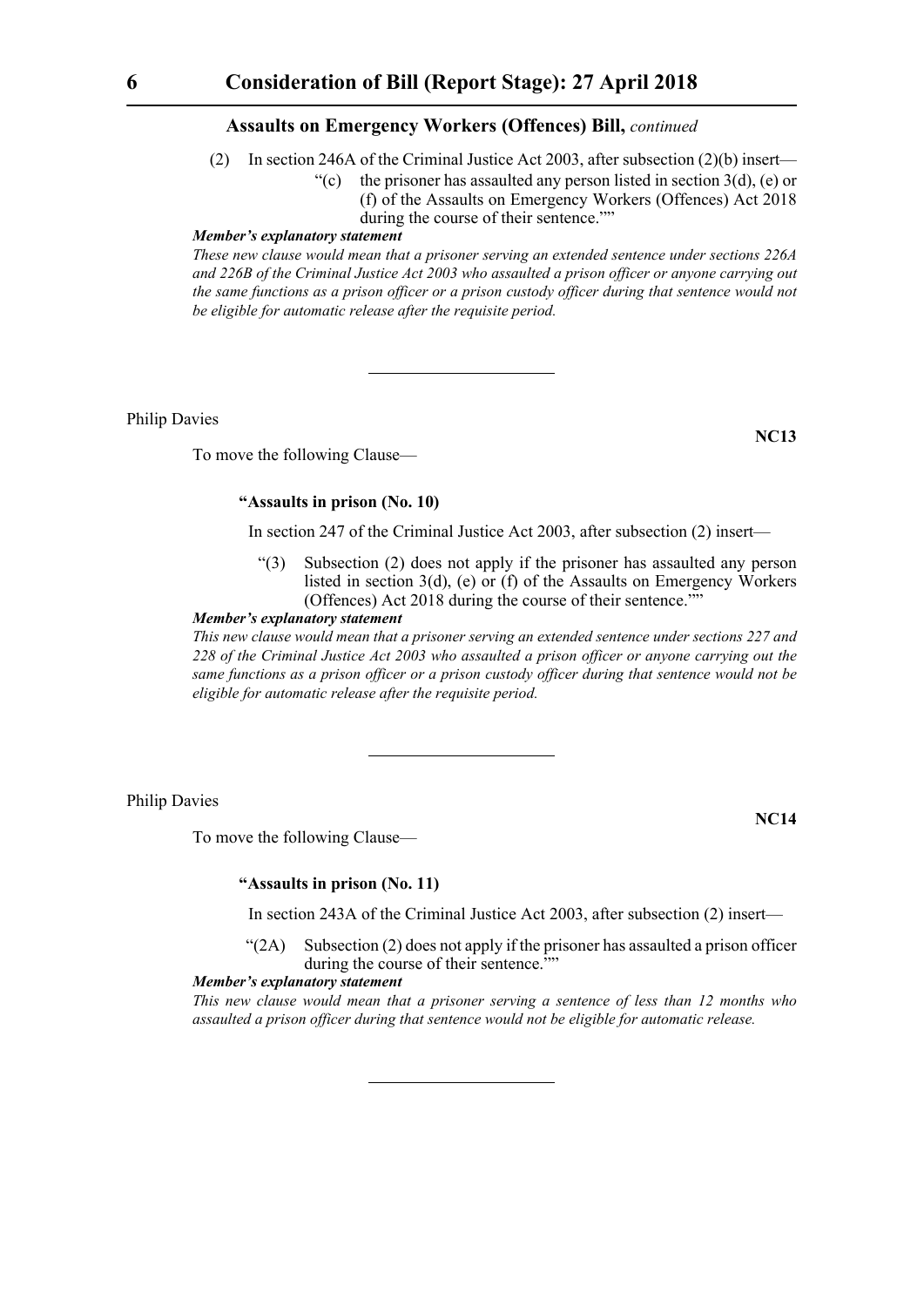Philip Davies

To move the following Clause—

#### **"Assaults in prison (No. 12)**

In section 244 of the Criminal Justice Act 2003, after subsection (1A) insert—

 $\degree$ (1B) Subsection (1) does not apply if the prisoner has assaulted a prison officer during the course of their sentence.""

#### *Member's explanatory statement*

*This new clause would mean that a prisoner serving a fixed term sentence of more than 12 months who assaulted a prison officer during that sentence would not be eligible for automatic release.*

Philip Davies

To move the following Clause—

#### **"Assaults in prison (No. 13)**

In section 246 of the Criminal Justice Act 2003, after subsection (4)(i) insert— "(j) the prisoner has assaulted a prison officer during the course of

their sentence.""

#### *Member's explanatory statement*

*This new clause would mean that a prisoner serving a fixed term sentence of more than 12 months who assaulted a prison officer during that sentence would not be eligible for early release.*

Philip Davies

To move the following Clause—

#### **"Assaults in prison (No. 14)**

- (1) In section 246A of the Criminal Justice Act 2003, in subsection (2) after "unless" for "either or both" substitute "any".
- (2) In section 246A of the Criminal Justice Act 2003, after subsection 2 (b) insert— "(c) the prisoner has assaulted a prison officer during the course of their sentence.""

#### *Member's explanatory statement*

*This new clause would mean that a prisoner serving an extended sentence under sections 226A and 226B of the Criminal Justice Act 2003 who assaulted a prison officer would not be eligible for automatic release after the requisite period.*

**NC15**

**NC16**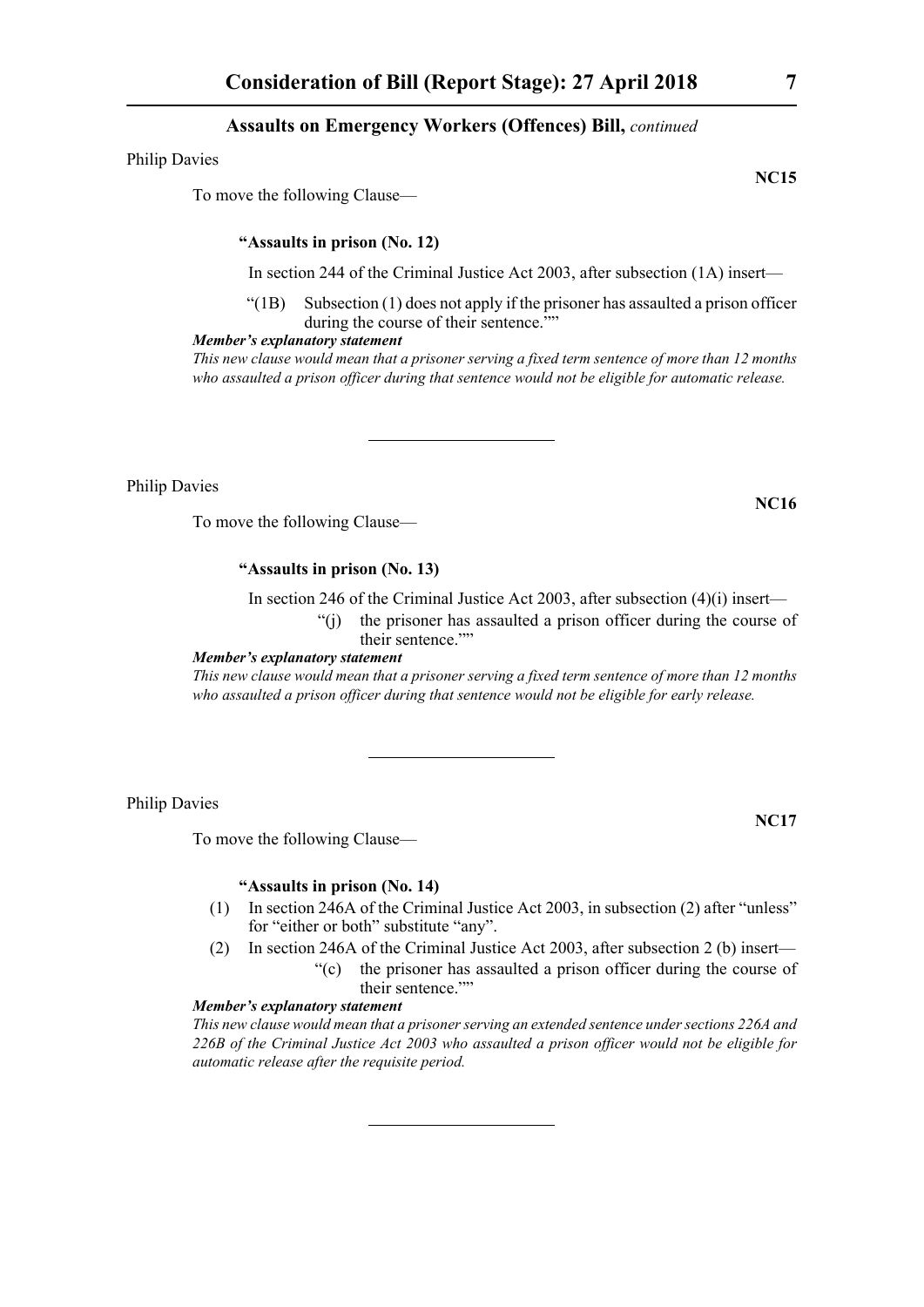Philip Davies

To move the following Clause—

#### **"Assaults in prison (No. 15)**

In section 247 of the Criminal Justice Act 2003, after subsection (2) insert—

"(3) Subsection (2) does not apply if the prisoner has assaulted a prison officer during the course of their sentence.""

#### *Member's explanatory statement*

*This new clause would mean that a prisoner serving an extended sentence under sections 227 and 228 of the Criminal Justice Act 2003 who assaulted a prison during that sentence would not be eligible for automatic release after the requisite period.*

Chris Bryant Holly Lynch Philip Davies Louise Haigh

> Clause **1,** page **1**, line **3**, after "battery" insert "including spitting" *Member's explanatory statement*

*This makes explicit that this section applies to incidents of assault or battery that are spitting.*

#### Philip Davies

Clause **1,** page **1**, line **10**, leave out "12" and insert "24" *Member's explanatory statement* 

*This amendment would increase the sentence for the new offence from 12 to 24 months in Crown courts to allow for longer sentences and to ensure Crown courts have greater powers of sentence for the offence than magistrates' courts.* 

#### Philip Davies

Clause **1,** page **2**, line **1**, leave out subsection (4) and insert—

"(4) Sections 154 and 282 of the Criminal Justice Act 2003 shall come into force." *Member's explanatory statement* 

*This amendment would increase the sentencing powers of magistrates from six months to 12 months for a single offence and enable the sentencing in the Bill to actually be imposed in magistrates' courts.*

#### Philip Davies

Clause **1,** page **2**, line **14**, at end insert— "(5A) Offences under this Act are either way offences." *Member's explanatory statement This amendment would mean that offences under the Act are to be treated as either way offences.*

**NC18**

**9**

**2**

**11**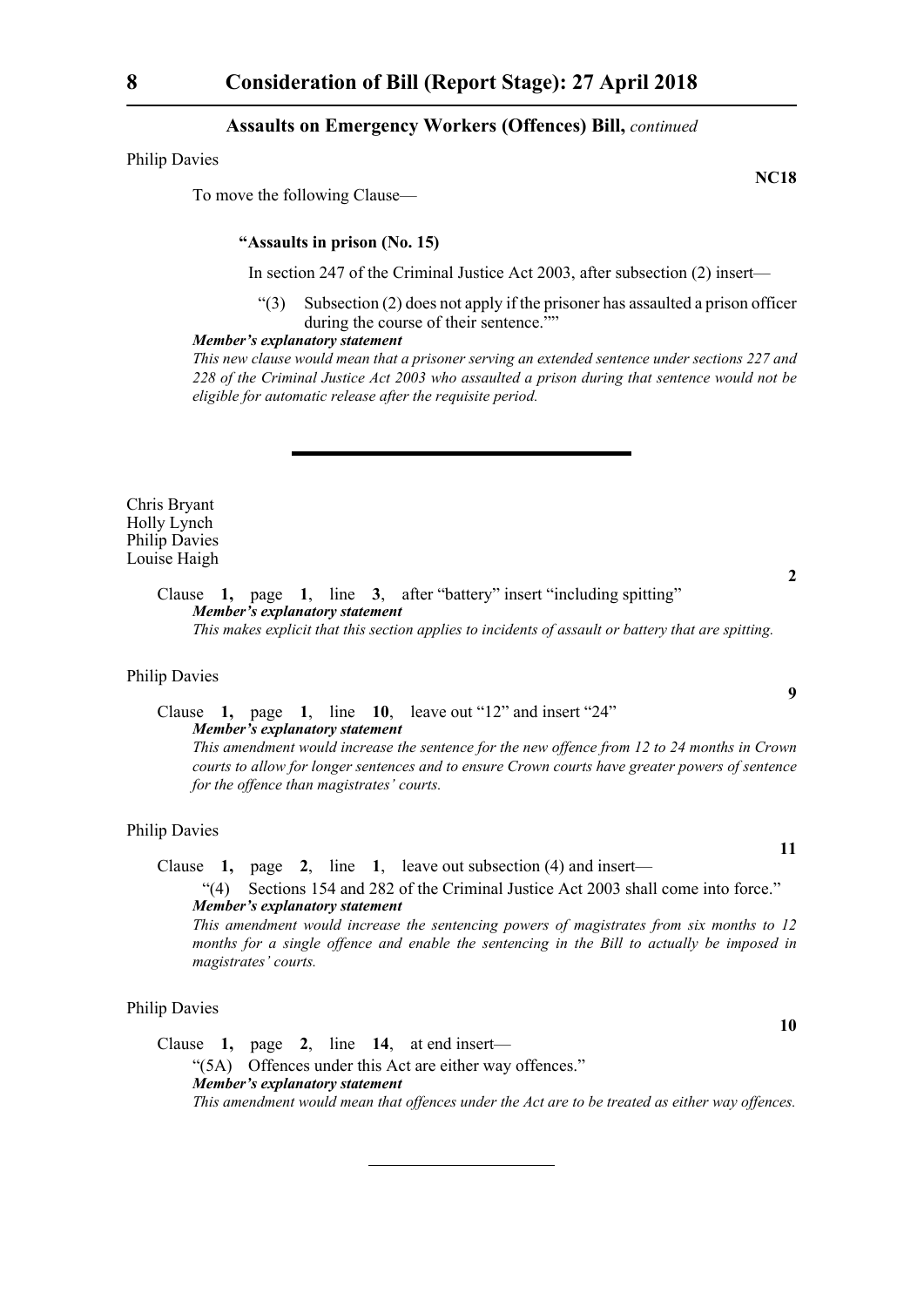| Chris Bryant<br>Holly Lynch<br>Jim Fitzpatrick<br>Jo Stevens<br>Mr Bob Seely<br>Liz Twist |                                |                                                  |                                                                                                                        |                                                                                                                                                                                             |
|-------------------------------------------------------------------------------------------|--------------------------------|--------------------------------------------------|------------------------------------------------------------------------------------------------------------------------|---------------------------------------------------------------------------------------------------------------------------------------------------------------------------------------------|
|                                                                                           | Mohammad Yasin<br>Louise Haigh |                                                  | <b>Philip Davies</b>                                                                                                   | Caroline Lucas                                                                                                                                                                              |
|                                                                                           | of sexual assault.             | "(aa)<br>2003"<br>Member's explanatory statement | Clause 2, page 2, line 39, at end insert—                                                                              | $\mathbf{3}$<br>an offence under section 3 (sexual assault) of the Sexual Offences Act<br>This causes the fact that the victim was an emergency worker to be an aggravating factor in cases |
| Chris Bryant                                                                              |                                | Page 4, line 23, leave out Clause 4              |                                                                                                                        | $\boldsymbol{4}$                                                                                                                                                                            |
| Chris Bryant                                                                              |                                | Page 6, line 6, leave out Clause 5               |                                                                                                                        | 5                                                                                                                                                                                           |
| Chris Bryant                                                                              |                                | Page 8, line 14, leave out Clause 6              |                                                                                                                        | 6                                                                                                                                                                                           |
| Chris Bryant                                                                              |                                | Member's explanatory statement                   | Clause 7, page 9, line 37, leave out from "only," to end of line 38<br>This amendment is consequential on Amendment 5. | 7                                                                                                                                                                                           |